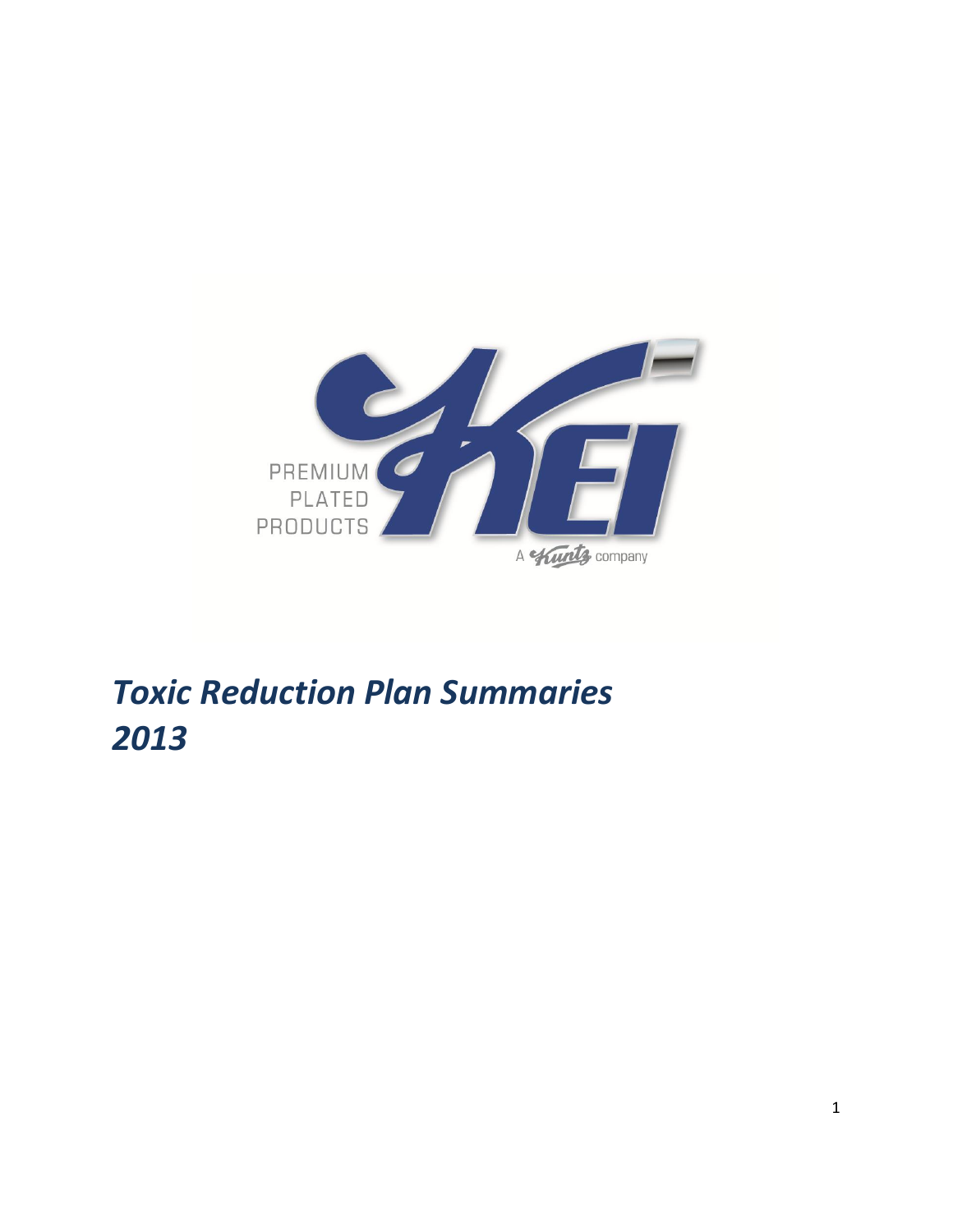## Nitric Acid TSRP Public Report

| Objective: | Process improvements, and plan developments in past years have reduced<br>nitric acid usage at our facility. There is no option available at this time to<br>further reduce nitric acid usage. |  |  |
|------------|------------------------------------------------------------------------------------------------------------------------------------------------------------------------------------------------|--|--|
|            | We plan to continue to monitor for new/alternate technologies that are<br>technically and economically feasible that will further reduce the usage of nitric<br>acid at our facility.          |  |  |
| Target:    | We plan to continue to monitor for new/alternate technologies that are<br>technically and economically feasible that will further reduce the usage of Nitric<br>Acid at our facility.          |  |  |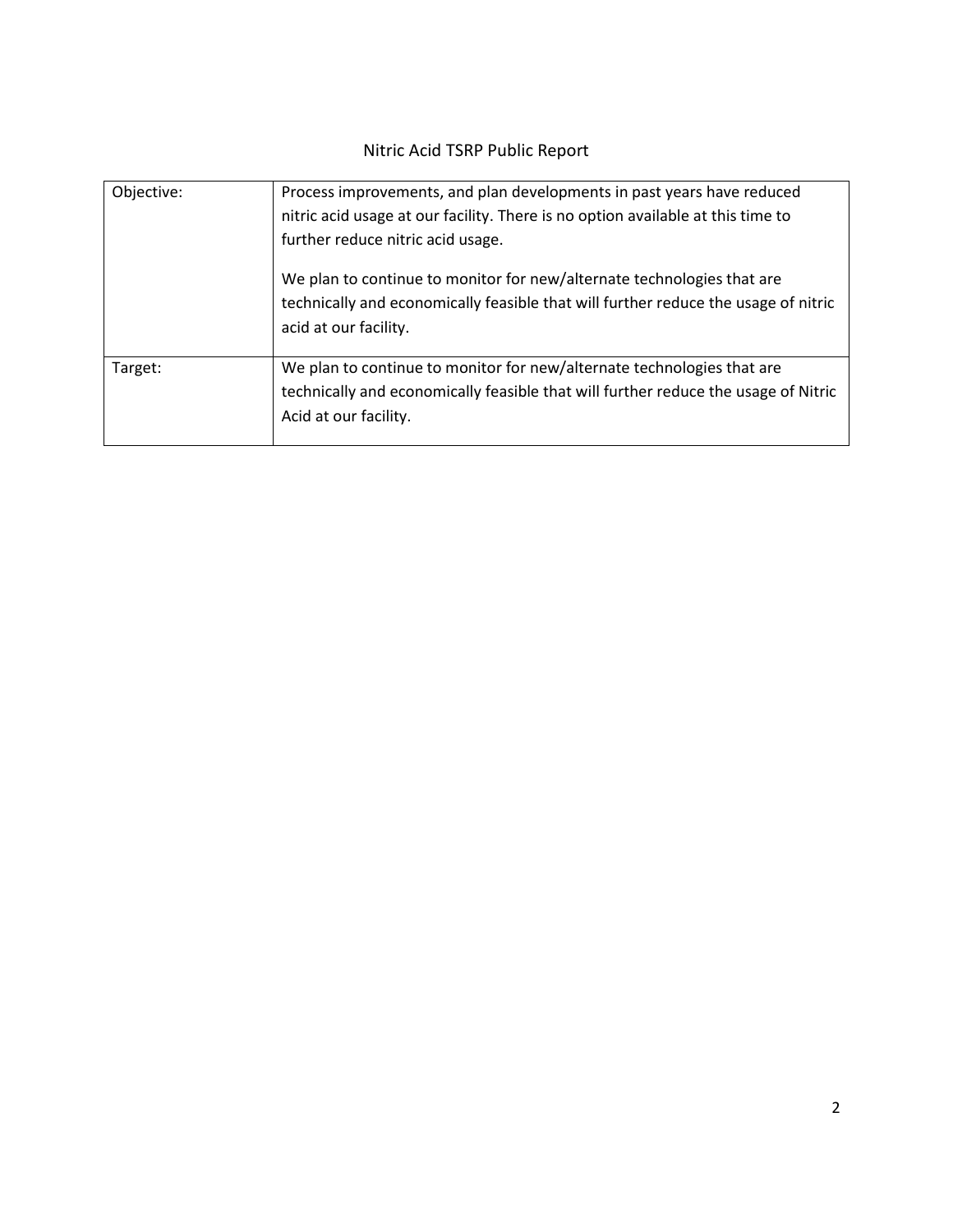## **Description of the Toxic Substances Found at Kuntz Electroplating Inc**

There are **five (5) toxic substances** that require the development of a toxic substance reduction plan in 2012 based on the criteria set out in the Toxic Reduction Act, 2009 and Ontario Regulation 455/09; and one (1) substance in 2013.

These substances are:

| <b>Hexavalent Chromium (and its</b><br>compound) | <b>CAS#: NA-19</b>  |                    |
|--------------------------------------------------|---------------------|--------------------|
| <b>Hydrochloric Acid</b>                         |                     | CAS #: 7647-01-0   |
| <b>Nickel (and its Compounds)</b>                |                     | <b>CAS#: NA-11</b> |
| <b>Sulphuric Acid</b>                            |                     | CAS #: 7664-93-9   |
| <b>Copper (and its Compounds)</b>                | <b>CAS #: NA-06</b> |                    |
| Nitric Acid                                      |                     | $CAS #: 7697-37-2$ |

## **Facility Information:**

| <b>Facility Name</b>    | Kuntz Electroplating Inc                               |  |  |
|-------------------------|--------------------------------------------------------|--|--|
|                         | 851 Wilson Avenue                                      |  |  |
|                         | Kitchener, ON                                          |  |  |
|                         | N <sub>2</sub> C <sub>1J1</sub>                        |  |  |
| NPRI ID:                | 000003111                                              |  |  |
| Ontario Reg. 127/01 ID: | 6761                                                   |  |  |
| Number of Employees     | 388                                                    |  |  |
| <b>UTM Coordinates</b>  | 17 T 545146m E, 4806822m N                             |  |  |
| (NAD83)                 |                                                        |  |  |
| NAICS 2 Code:           | 31-33 Manufacturing                                    |  |  |
| NAICS 4 Code:           | 3328 – Coating, Engraving and Heat Treating Activities |  |  |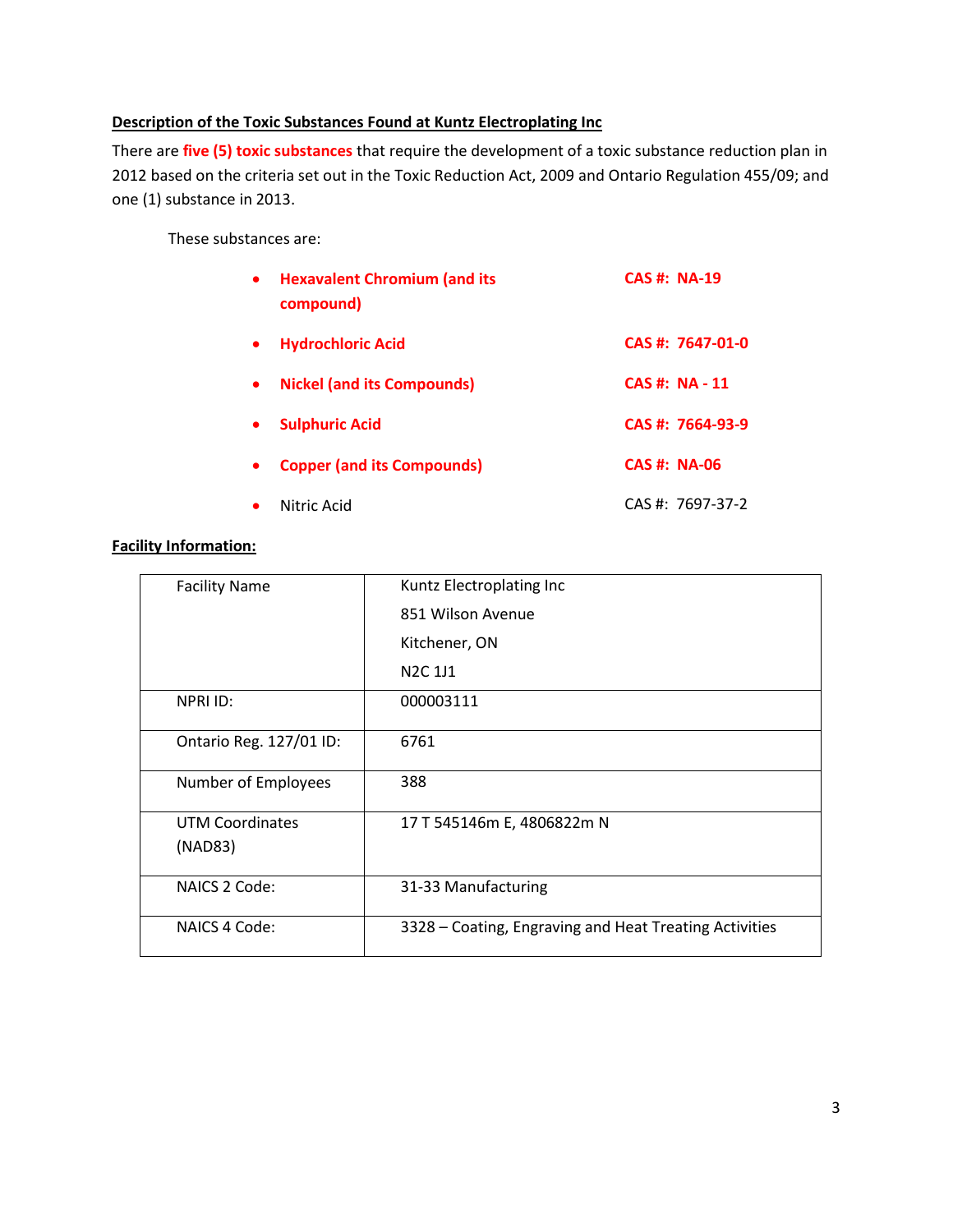## **Plan Contacts:**

| <b>Public Contact</b>  | Robin Leach                       |  |
|------------------------|-----------------------------------|--|
|                        | Manager of Environmental Services |  |
|                        | 519-893-7680                      |  |
| <b>Highest Ranking</b> | John Hohmeier                     |  |
| Employee               | President and CEO                 |  |
|                        | 519-893-7680                      |  |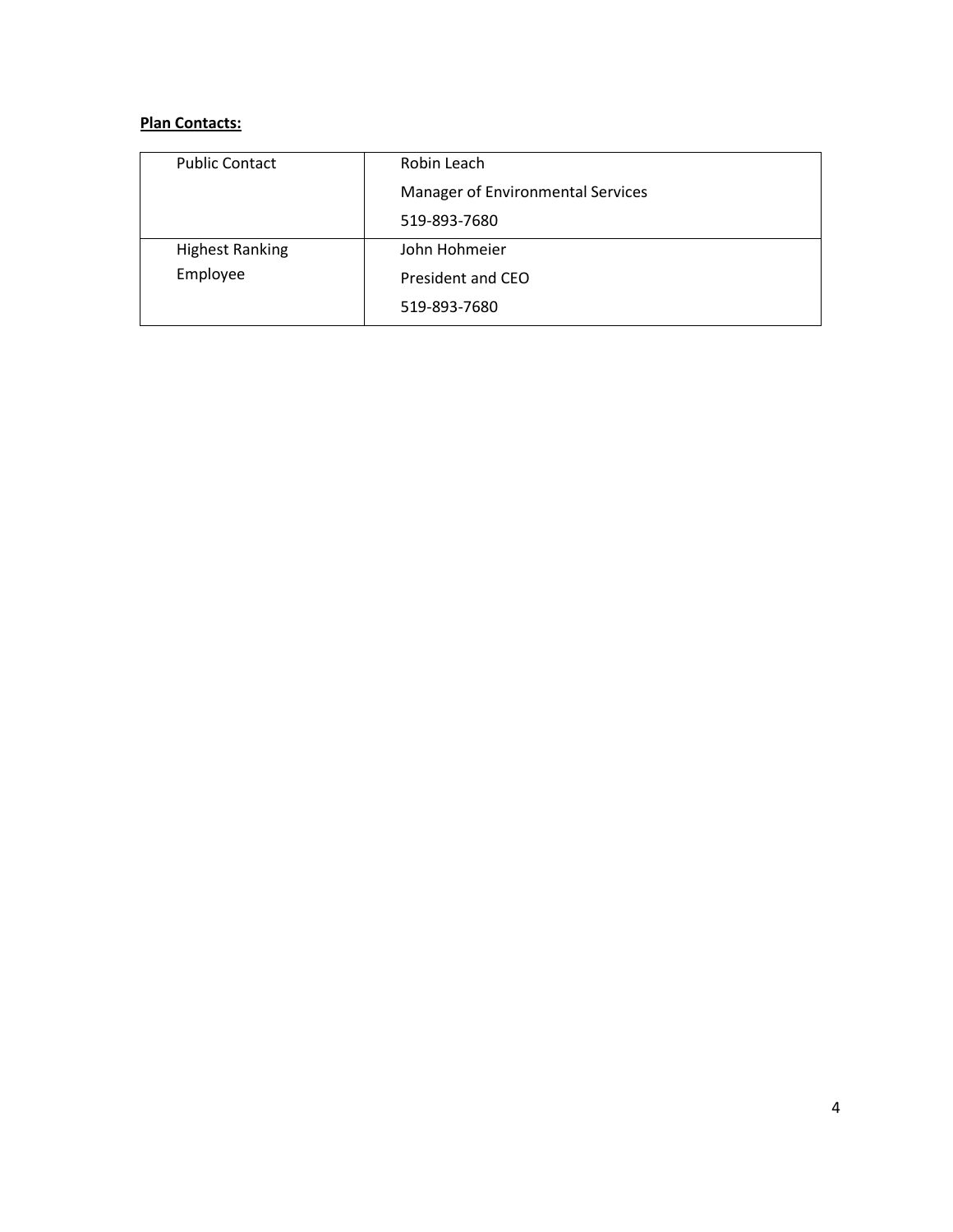#### **Facility Wide Accounting Information**

| <b>Facility Level Quantifications</b>         |                                 |  |  |  |
|-----------------------------------------------|---------------------------------|--|--|--|
| Form of Involvement                           | Amount of Substance<br>(tonnes) |  |  |  |
| Enters the Facility (Use)                     | $>100$ to $1000$                |  |  |  |
| Created at the Facility                       | 0.00                            |  |  |  |
| <b>Contained In Product</b>                   | 0.00                            |  |  |  |
| Transformed/Destroyed (optional)              | 0.00                            |  |  |  |
| Released (air) from the Facility              | 0.36                            |  |  |  |
| Released (water) from the Facility            | 0.00                            |  |  |  |
| Released (land) from the Facility             | 0.00                            |  |  |  |
| Transferred (for recycling) from the Facility | 337.02                          |  |  |  |
| Disposed of (off-site) by the Facility        | 106.89                          |  |  |  |
| Remained in Storage at the Facility           | 0.00                            |  |  |  |

## **Changes in Methods/Combination of Methods/Incidents out of the Normal Course of Events**:

- There has been no change in the method or combination of methods used to track and quantify the substance during the previous calendar year; nor has there been a significant process change.
- There has been no incident of the normal course of events during the previous calendar year.
- This is the first year creating this Toxic Substance Reduction Plan.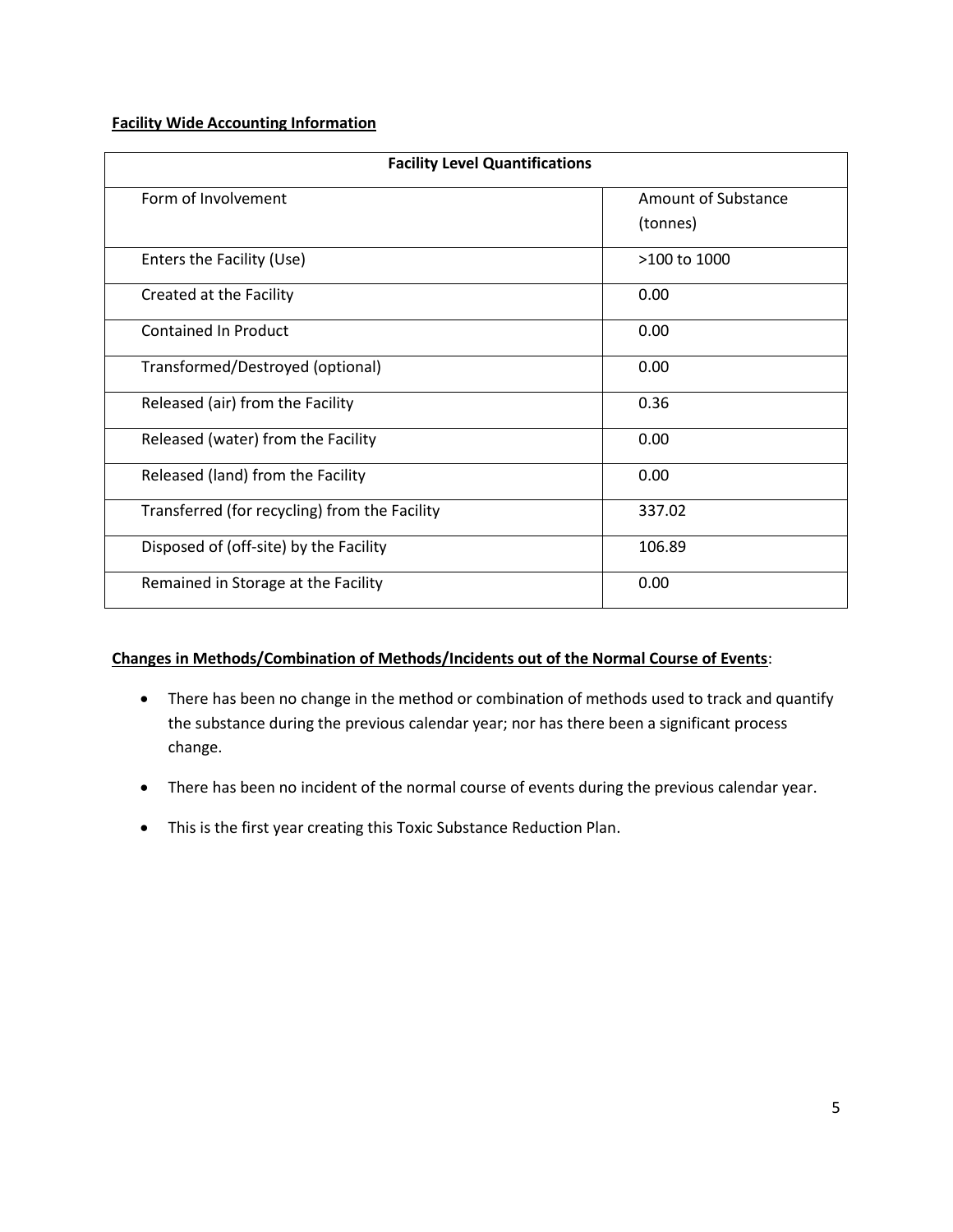## **Comparison of Results**

| Comparison of Results to Previous Reporting Period expressed in Quantity and % |                      |                                          |                                                        |                    |          |                   |
|--------------------------------------------------------------------------------|----------------------|------------------------------------------|--------------------------------------------------------|--------------------|----------|-------------------|
| Description                                                                    | Quantity<br>(tonnes) | Last<br>Reported<br>Quantity<br>(tonnes) | Reporting<br>Period of<br>Last<br>Reported<br>Quantity | Change<br>(tonnes) | % Change | Reason for Change |
| Enters the<br>Facility (Use)                                                   | $>100$ to<br>1000    | 0.00                                     | $\overline{\phantom{0}}$                               | 0.00               | 0.00     | <b>NA</b>         |
| Creation                                                                       | 0.00                 | 0.00                                     | $\overline{\phantom{0}}$                               | 0.00               | 0.00     | <b>NA</b>         |
| Contained In<br>Product                                                        | 0.00                 | 0.00                                     | $\qquad \qquad -$                                      | 0.00               | 0.00     | <b>NA</b>         |
| Releases to Air                                                                | 0.36                 | 0.36                                     | $\blacksquare$                                         | 0.00               | 0.00     | <b>NA</b>         |
| Releases to<br>Water                                                           | 0.00                 | 0.00                                     | $\overline{\phantom{a}}$                               | 0.00               | 0.00     | <b>NA</b>         |
| Releases to<br>Land                                                            | 0.00                 | 0.00                                     | $\Box$                                                 | 0.00               | 0.00     | <b>NA</b>         |
| <b>Total On Site</b><br>Disposals                                              | 0.00                 | 0.00                                     |                                                        | 0.00               | 0.00     | <b>NA</b>         |
| <b>Total Off Site</b><br>Disposals                                             | 106.89               | 0.00                                     | $\overline{\phantom{0}}$                               | 0.00               | 0.00     | <b>NA</b>         |
| <b>Total Off Site</b><br>Transfer for Tx<br>Prior to Final<br>Disposal         | 0.00                 | 0.00                                     | $\overline{\phantom{a}}$                               | 0.00               | 0.00     | <b>NA</b>         |
| <b>Total Off Site</b><br>Transfer for<br>Recycling                             | 337.02               | 0.00                                     | $\blacksquare$                                         | 0.00               | 0.00     | <b>NA</b>         |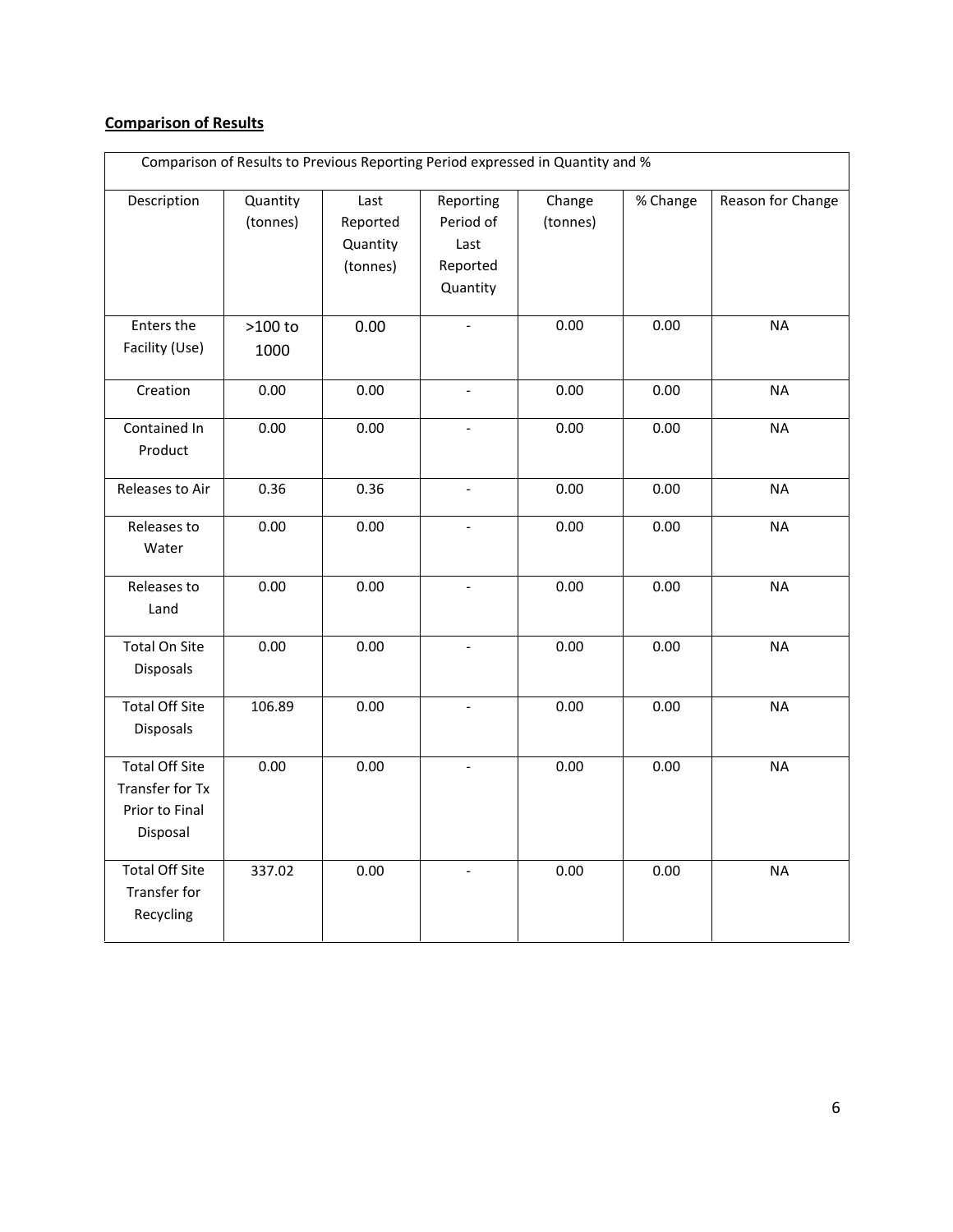## **Timeline for Implementation of Options and Assessment and Effectiveness of Implementation**

| Description and Timetable for Implementation of Options      |                            | Assessment & Effectiveness of<br>Options |
|--------------------------------------------------------------|----------------------------|------------------------------------------|
| <b>Steps</b>                                                 | <b>Estimated Timelines</b> |                                          |
| <b>List Additional Options Not</b><br>Included in Plan here: | ΝA                         | NΑ                                       |

## **Estimate of Reductions**

| Estimate of Reduction as by Implementation of Options |                  |                                   |  |  |
|-------------------------------------------------------|------------------|-----------------------------------|--|--|
| Type                                                  | Estimated        | Anticipated Date(s) for Achieving |  |  |
|                                                       | Reductions in    | Reductions                        |  |  |
|                                                       | Tonnes (percent) |                                   |  |  |
| <b>Use</b>                                            | 0.00 tonnes (0%) | Not applicable                    |  |  |
| Creation                                              | 0.00 tonnes (0%) | Not applicable                    |  |  |
| Release to Air                                        | 0.00 tonnes (0%) | Not applicable                    |  |  |
| Release to Water                                      | 0.00 tonnes (0%) | Not applicable                    |  |  |
| Release to land                                       | 0.00 tonnes (0%) | Not applicable                    |  |  |
| Disposal Off Site                                     | 0.00 tonnes (0%) | Not applicable                    |  |  |
| Transfer Off Site for Recycling                       | 0.00 tonnes (0%) | Not applicable                    |  |  |
| Contained in Product                                  | 0.00 tonnes (0%) | Not applicable                    |  |  |

## **Summary of Amendments Made to the Plant during the Reporting Year**:

There have been no changes made the TSRP for Nitric Acid during the reporting year.